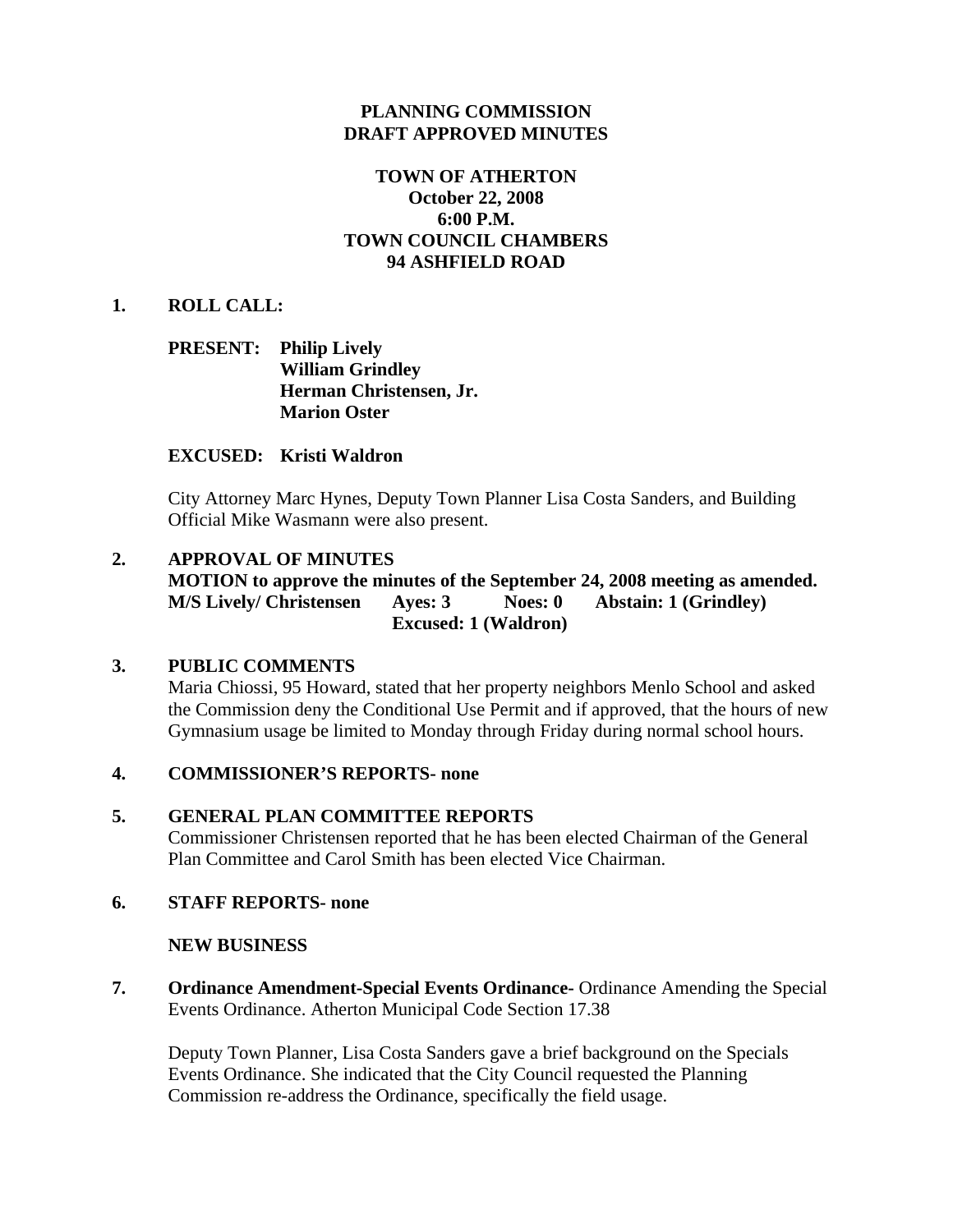> City Attorney, Marc Hynes clarified that parades are separate from school field usage. Chair Oster indicated that the Commissioners received letters this evening and will read them at this time.

## OPEN PUBLIC HEARING

Melinda Tevis, 98 Tallwood, recommended that Sunday be a day of peace.

 Chair Oster noted that as the Ordinance as currently written, field usage is allowed from 10am- 5 pm on Sundays. Ms. Tevis recommended an expansion of Saturday's hours, and change Sunday to a day of peace where no usage is permitted.

 Elizabeth Lewis, 99 Alejandro, stated she felt that youth organizations and Pop Warner in particular, have been put through the ringerhad problems and difficulties with playing on the Menlo Atherton Fields. She noted there have been no incidents or complaints and emphasized the importance of Pop Warner and youth activities to the children, as they encourage team building and sportsmanship..

Commissioner Christensen questioned what Ms. Lewis is advocating. Ms. Lewis responded that the limited evening hours during the week seem to be the issue and therefore to extend these hours for Monday through Friday.

Greg Baty, 630 La Mesa Drive, Portola Valley and a Coach of the Menlo Atherton Pop Warner team stated that the issue appears to be with game events where cheering and larger crowds are present. He further explained that the weekday guidelines are impossible to uphold, as the High School usually is on the field until six or six-thirty in the evening and therefore his team is at a severe disadvantage with the shortened practice times. He stated that in addition to the weekday timing, Sundays do pose a problem as well. Mr. Baty stated that the ideal situation would be as follows:

- 1- Eexempt youth sports entirely, there is a total of 10 days a year that there is noise
- 2- iIf the first request1, is not acceptable, then exempt youth practices
- 3- The Town should allow special circumstances for Youth Sports, like Pop Warner, as they do need to play on Sundays.
- 4- There needs to be some consistency with the ordinance

Chair Oster questioned if half hour more in the evenings during the weekdays would make a difference. Mr. Baty indicated that they would ideally practice until sundown. Mr. Baty indicated that a Sunday restriction would put the youth organizations up against each other – fighting for field space.

Commissioner Christensen questioned why Pop Warner couldn't apply for a permit/exemption. Mr. Baty indicated that three years ago they applied for a permit exemption and was denied by the City. Their legal council counsel advised them not to apply for another permitexemption.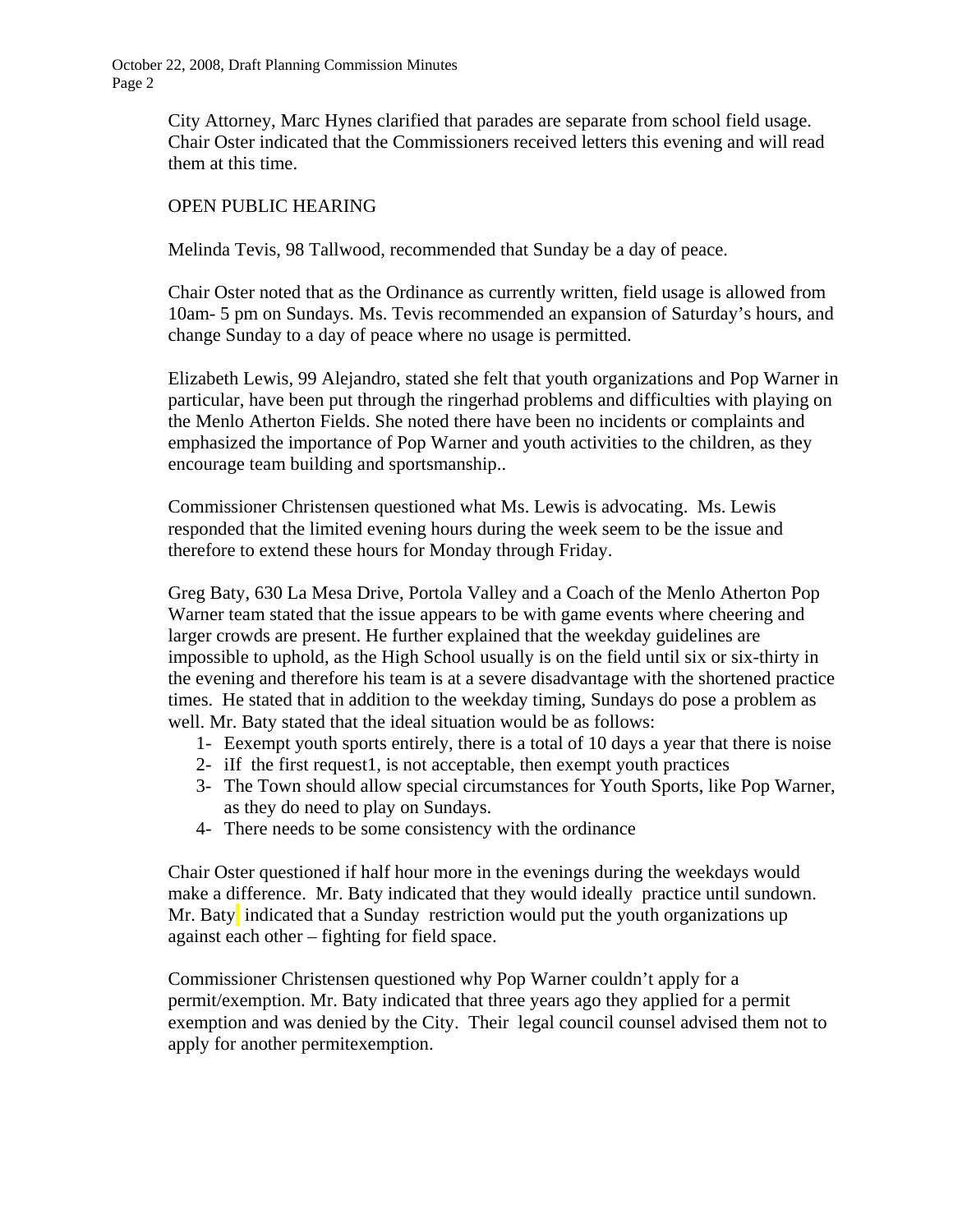> Chair Oster indicated that the process is similar to what the Planning Commission just addressed and passed with a Variance. Mr. Baty responded that they did apply and were denied. Chair Oster stated that the Planning Commission has been working for many years on trying to develop an Ordinance that would work for everyone. Mr. Baty noted that what he finds troubling is, homeowners who buy their homes near schools should expect additional noise and traffic.

> Commissioner Lively questioned if there had been any disruptions in the practices within the last two years. Mr. Baty indicated that the Police were called out in 2007. CCommissioner Lively indicated there were no police reports filed in either 2007 or 2008. Mr. Baty stated that in the summer of 2007 there were a couple of times the police were called out.

> Commissioner Christensen stated that the Ordinance applies to other organizations other than Pop Warner and does understand the organizations' Attorneys advice. He further recognized that the Town does have some jurisdiction over the use of the fields. Commissioner Christensen questioned how many games in a season. Mr. Baty indicated there are nine games.

> John \_\_\_\_\_\_\_\_\_\_\_, Posthauer, 481 Claremont WayMenlo Park and Board Member of Pop Warner indicated that of the 160 players, 35% are Atherton residents. Their organization only received a 36-hour notification before the September 12, 2008 City Council meeting. Mr. Posthauer  $\Box$  gave a summary of changes the organization has made to accommodate the Town's concerns.

Charles Marsala, 33 EmilieAtherton, lives across from Saint Joseph's School and believes that the Ordinance needs to be looked at and adjusted accordingly.

## CLOSE PUBLIC HEARING

Commissioner Grindley stated that he voted against the "special events" ordinance previously. He noted that the hours posted on the sign at Holbrook Palmer Park are not nearly as restrictive as this Ordinance and there needs to be consistency.

Commissioner Lively recognized Commissioner Grindley's point and further noted that Pop Warner in particular is not noisy, they don't use amplified sound or loud whistles. He indicated that he brought along the timetable and that if they extended the hours, sundown in August is at 8:06 p.m. and in October is at 6:12 p.m.

Commissioner Christensen expressed his support for revamping the permit conditions to make it easier for Youth Sports, but is not in favor of exempting Pop Warner

Chair Oster stated that there is really nothing to vote on at this point and would certainly like to see this come back as there is are a number of items that need to be addressed.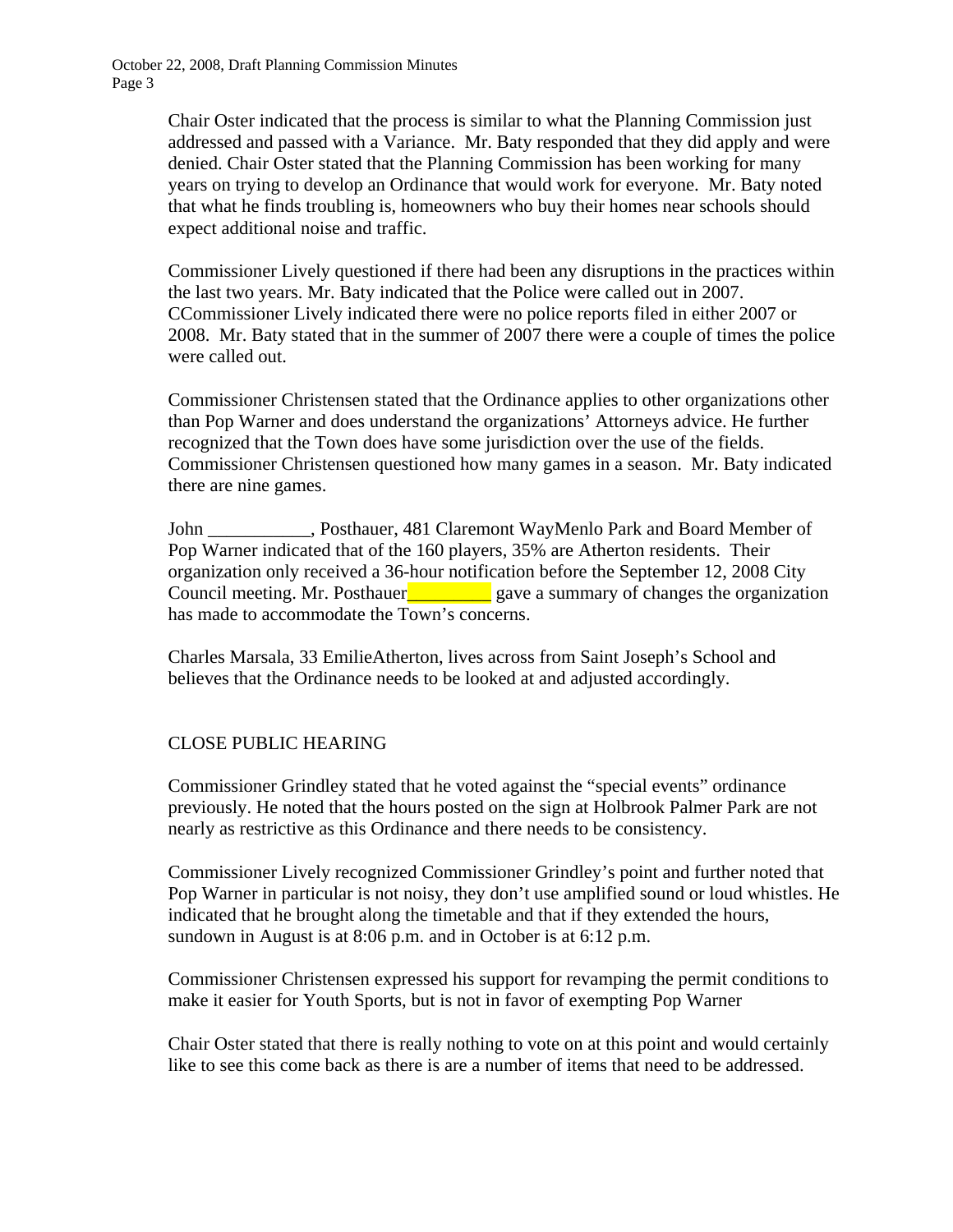> Commissioner Lively suggested putting together a sub-committee with of Planning Commissioners.

Commissioner Grindley suggested exempting youth volunteer and youth sports.

Chair Oster indicated that the Commission would be reviewing the entire Special Events Ordinance.

Ms. Costa Sanders indicated a study session may be efficient and confirmed that Commissioners Lively and Grindley volunteered to serve on the sub-committee.

Commissioner Lively indicated that the sub-committee will review the ordinance and then a study session will be held.

Chair Oster stated that the sub-committee would look at all aspects of the ordinance and a representative from Pop Warner and other youth organizations to be involved during the process.

**MOTION to request the sub-committee further review the Special Events Ordinance and request their recommendation be reviewed at a future Planning Commission study session. .** 

| <b>M/S Oster/ Grindley</b> | Ayes: 4 | Noes: 0 | <b>Excused: 1</b> |
|----------------------------|---------|---------|-------------------|
|----------------------------|---------|---------|-------------------|

**8. Variance-383 Walsh Road–**Variance to allow the reconstruction of a legally nonconforming gatehouse for full time occupancy and reconstruction of a legally nonconforming garage. Atherton Municipal Code Section 17.38.

Deputy Town Planner, Lisa Costa Sanders presented the staff report and indicated staff support for the project as proposed.

Commissioner Christensen requested clarification of the proposed use variance. Ms. Costa Sanders stated that the variance is necessary due to the location of the gatehouse proposed use for full time habituation and not the use.

## OPEN PUBLIC HEARING

 Katherine Schwertner, BAR Architects explained to the Commission why they are requesting a variance.

 Commissioner Christensen questioned if the garage footprint will remain the same. MSs. Schwertner noted that it will remain the same.

 Commissioner Grindley noted that he'd like to see deconstruct versus demolishing for wording. He further noted that the rafters on the north façade of the gatehouse, if using a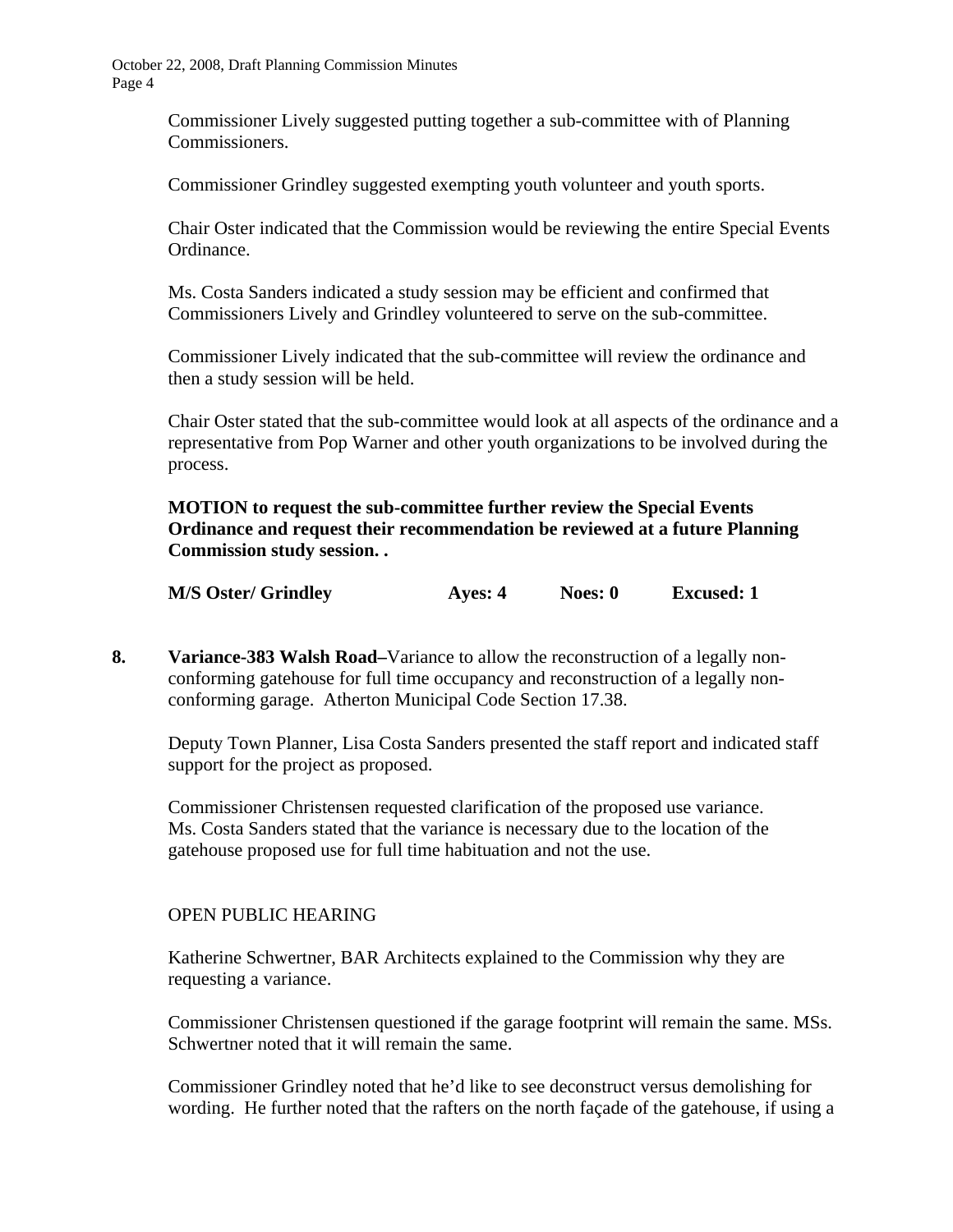> two by four would not achieve the same look as currently built. Ms. Schwertner indicated that it will be difficult to match exactly and further noted that they are intending on using a conventional wood member that is slightly larger than a two by four

 Commissioner Lively noted that there is hardly any room to put a car in front the current location of the garage. He asked if the owners would consider moving it back off of Walsh Road. Ms. Schwertner noted that the distance from the face of the garage to the face of asphaultasphalt is twenty-seven feet and eight inches27'-8". She indicated that there are Heritage Oaks sandwiched between the two structures and therefore does not think the garage could be moved back off Walsh Road without impacting the Heritage trees. Commissioner Lively responded that he did not believe the trees would be impacted... Commissioner Lively indicated that the shed should be removed. Ms. Schwertner noted that it is their plan to remove the shed.

 Ms. Costa Sanders responded to the Commission that they could indicate the garage be moved as far back as possible from Walsh Road to the satisfaction of the Town Arborist.

 Commissioner Christensen noted that he parked at the property and that he feels there is more than adequate room with the current garage location.

 Commissioner Lively indicated that it looks as though the garage can be moved back about ten feet

 Melinda Tevis, 98 Tallwood, expressed her support for the rebuilding of the two structures, as both need to have solid foundations.

## CLOSE PUBLIC HEARING

 Commissioner Christensen noted that he does not share in Commissioner Lively's concerns with parking in front and therefore would support the Variance as submitted.

 Commissioner Grindley noted that he agrees somewhat with Commissioner Lively's concerns with parking in front of the garage and does not feel that there is undo burden to move the garage structure back from Walsh Road as long as it is with the Town Arborist's approval.

 Commissioner Lively indicated that the additional condition should read that the garage be moved back closer to the side set back and off Walsh Road as much as practical considering the health of the nearby Heritage Oaks to the satisfaction of the Town aArborist and Building Official.

Chair Oster stated that she couldn't believe that the garage is still standing, with its current condition. She also indicated that inside the garage there was paint and turpentine, which she recommends removal of as soon as possible. Chair Oster further stated that she also has some concerns with the proximity of the garage and questioned if there was a need for a three car garage.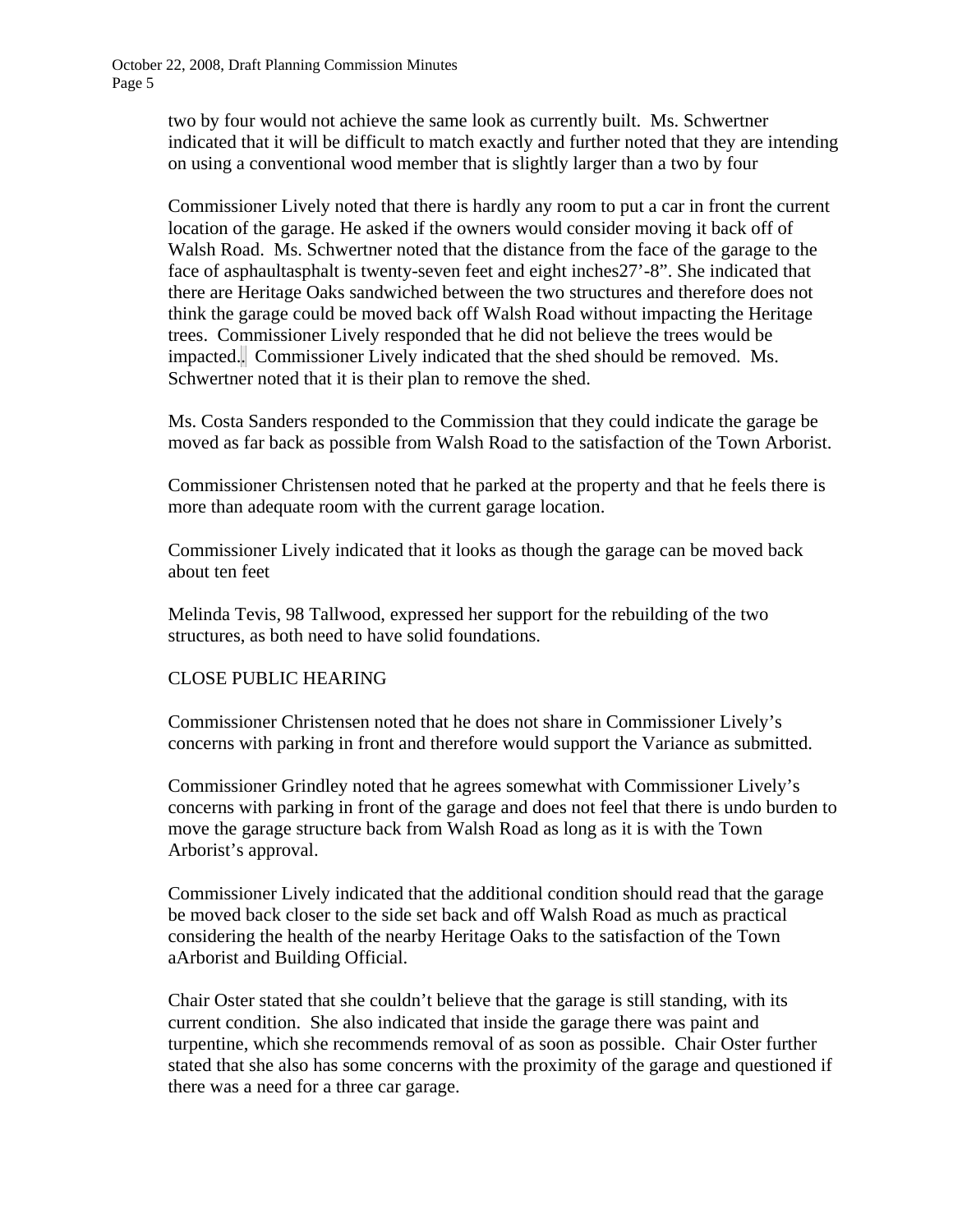> Ms. Schwertner indicated that the owner's are trying to uphold the same floorplan as currently constructed. Chair Oster indicated she'd like to see the garage moved back as far as possible.

> **MOTION to approve the Variance to allow the reconstruction of a legally nonconforming gate house for full time occupancy and reconstruction of a legally nonconforming garage at 383 Walsh Road based on the following findings and subject to the conditions listed in the Variance Certificate with the following additional conditions:**

## **M/S Lively/ Grindley Ayes: 4 Noes: 0 Excused: 1 Findings:**

- **1.** Variances from the terms of zoning title shall be granted only when, because of special circumstances applicable to the property, including size, shape, topography, location or surroundings, the strict application of the zoning title deprives such property of privileges enjoyed by other property in the vicinity and under identical classification.
- **2.** Any variance granted shall be subject to such conditions as will assure that the adjustment thereby authorized shall not constitute a grant or special privileges inconsistent with the limitations upon other properties in the vicinity and zone in which such property is situated.
- **3.** A variance shall not be granted for a parcel of property which authorizes a use if activity which is not otherwise expressly authorized by the zone regulation governing the parcel of the property.

## **Additional Condition:**

- **1.** Construction parking to be strictly enforced at all times.
- **2.** The garage be moved back closer to the side set back and off Walsh Road as much as practical considering the health of the nearby Heritage Oaks to the satisfaction of the Town Arborist and Building Official

Chair Oster advised of the 10-day appeal period.

## **9. Study Session**

Deputy Town Planner, Lisa Costa Sanders gave a brief introduction of the study session to review the draft Zoning Code Update as recommended to the Planning Commission by the General Plan Committee. .

Christopher Jordan, ConsultantPMC, presented the Zoning Code update.

 Commissioners, Ms. Costa Sanders and Mr. Jordan reviewed each page of Article I and made note of changes and/ or corrections.

 Review of the draft Zoning Code Update was continued to the next Planning Commission meeting December 23, 2008.